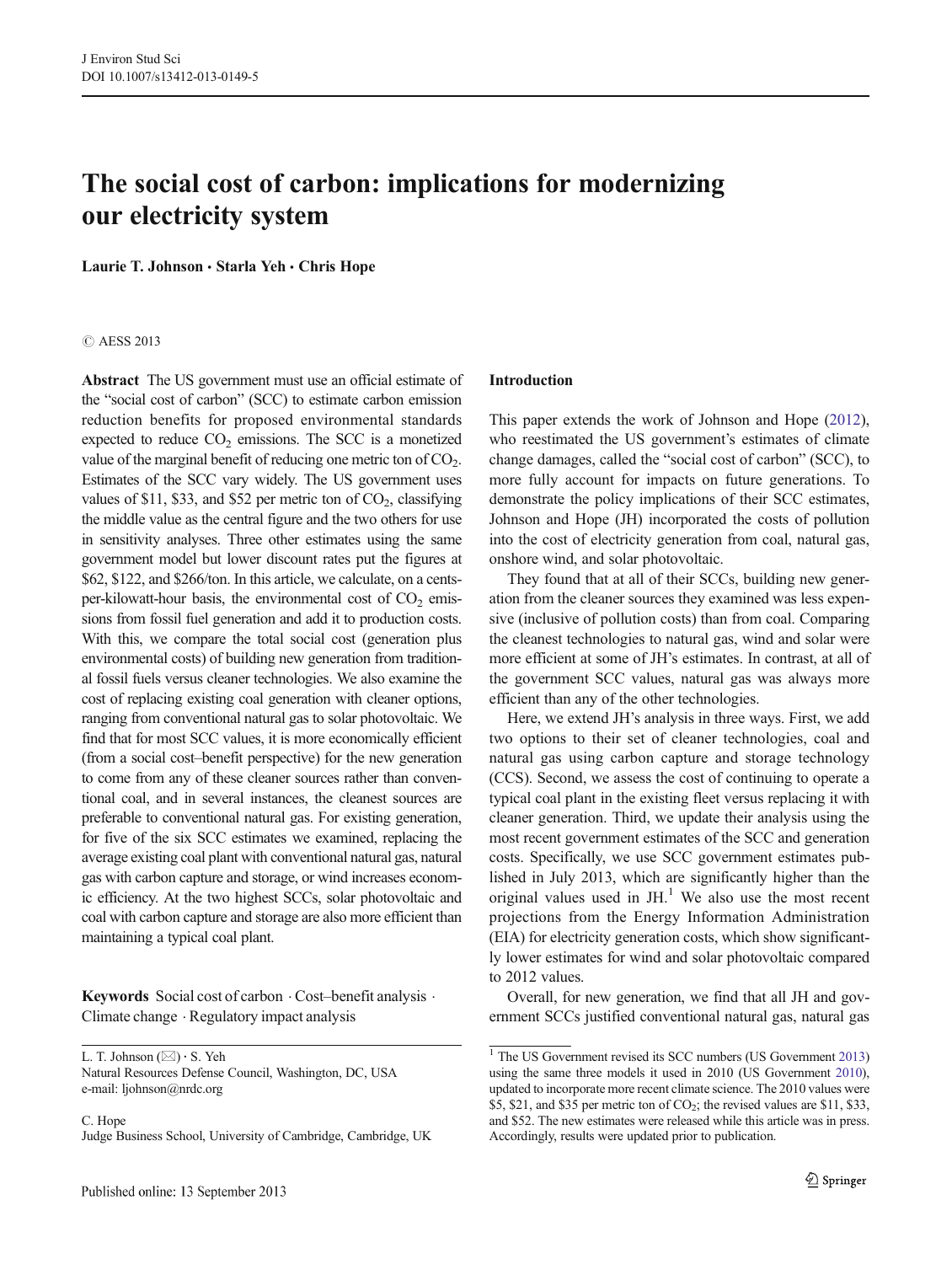with CCS, and wind over conventional coal. Most estimates also justified solar and coal with CCS over conventional coal, and wind over natural gas. For existing generation, at all of JH's SCCs, continuing to operate some of the dirtiest coal plants is more expensive than replacing them with natural gas, natural gas with CCS, or wind; at their two highest estimates, this is also true for new coal with CCS and solar photovoltaic. For the government's SCCs, we found that its central and upper end values justify replacing a dirty coal plant with new natural gas, natural gas with CCS, or wind. At the government's lowest SCC value, the cost of new natural gas generation is equal to the cost of existing coal.

Contrasting Johnson and Hope [\(2012\)](#page-5-0) carbon damage estimates with US Government estimates

Before presenting our results in more detail, we give some brief background on the difference between JH's SCC estimates and those used by the government.

Their results diverged from the original government estimates based upon assumed discount rates. Drawing from the economics literature, JH used intergenerational values of 1, 1.5, and 2 % per year and calculated the SCC per metric ton of CO2 emitted in 2010 at \$266, \$122, and \$62, respectively. The government's estimates used discount rates of 2.5, 3, and 5 % per year, with corresponding SCC estimates of \$35, \$21, and \$5, respectively.<sup>2</sup> The updated government estimates are now \$52, \$33, and \$11, using the same discount rates but newer versions of the three models used to calculate damages.<sup>3</sup>

Very briefly, discounting assumes that a dollar today is more valuable than one received in the future, hence when applied to anticipated damages resulting from climate change, it lowers how we value environmental damages inflicted on future generations. The higher the discount rate, the lower is the SCC. An in depth discussion of how the discount rate is derived, how it works, and the justifications for using different rates can be found in JH. The climate economic models used to estimate damages are also described in detail there.

|               |  | <b>Table 1</b> Generation costs of different technologies, excluding CO <sub>2</sub> and |  |
|---------------|--|------------------------------------------------------------------------------------------|--|
| $SO2$ damages |  |                                                                                          |  |

|                                              | Cost in cents/kWh $(2007\$ ) |
|----------------------------------------------|------------------------------|
| Existing coal fleet (average) <sup>a</sup>   | 3.0                          |
| New conventional natural gas <sup>b</sup>    | 6.2                          |
| New onshore wind <sup>b</sup>                | 8.0                          |
| New natural gas with capture <sup>b, c</sup> | 8.6                          |
| New conventional coal <sup>b</sup>           | 9.3                          |
| New coal with capture <sup>b, c</sup>        | 12.6                         |
| New solar photovoltaic <sup>b</sup>          | 13.3                         |

<sup>a</sup> Source: SNL Financial database, total operating and maintenance costs of the 2010 coal fleet divided by total generation

<sup>b</sup> Source: Annual Energy Outlook 2013, US Energy Information Administration, converted from 2011\$ to 2007\$, for comparability with SCC estimates

 $c$  These costs exclude any offsetting revenue from selling CO<sub>2</sub>, e.g., for enhanced oil recovery

#### Producer costs of electricity generation

Table <sup>1</sup> summarizes average costs to electricity generators of seven technology categories: new conventional coal- and natural gas-fired power plants, new coal and natural gas plants equipped with CCS, new onshore wind, new solar photovoltaic, and, finally, an existing average coal plant (Note that for the rest of this piece, we sometimes drop the term "conventional" before "natural gas" and "coal" when CCS technology is not assumed). Methods and assumptions are described in the appendix.

For new generation, we used estimates of levelized cost<sup>4</sup> for plants beginning operations in 2018 from the Department of Energy's [2013](#page-6-0) Annual Energy Outlook in cents per kilowatt hour (kWh). Future values are more relevant for policy analysis than current generation costs, as carbon standards

 $\frac{2}{3}$  The government also had an upper bound "sensitivity" estimate of \$90/ ton, the 95th percentile value using a 3 % discount rate. Here, we present only mean estimates from both the US government and JH at the different discount rates. In addition, for comparability with government estimates and JH, all SCC estimates are in 2007\$ for a metric ton of carbon emitted in 2010 for the main comparisons. We also give results when 2018 government SCCs generated qualitatively different results over 2010 government SCCs.

As discussed in an earlier footnote, the increased values are a result of more recent science being incorporated into the earlier model versions, with greater climate impacts and associated costs. Importantly, we did not reestimate Johnson and Hope's original calculations with the updated models; were they to be similarly revised, the SCC values at their discount rates would also be significantly higher.

<sup>&</sup>lt;sup>4</sup> Levelized cost represents the total cost of building and operating a generating plant over an assumed financial life and duty cycle, converted to equal annual payments and expressed in terms of real dollars that remove the impact of inflation. It includes overnight capital cost, fuel cost, fixed and variable operation and maintenance costs, financing costs, and an assumed utilization rate for each plant type. Various incentives including state or federal tax credits, which would lower producer costs, are not assumed. An ideal comparison of costs would be one that adjusted for the intermittency of renewable sources, which is not captured in a levelized cost comparison. Adjusting for this factor is beyond the scope of this analysis, so the estimates here should be viewed as a first approximation. An important recent analysis by the National Renewable Energy Laboratoty (2012), however, concluded that with the proper set of policies, the nation could reliably get 80 % of its electricity from renewable sources by 2050. In addition, renewable energy has much lower operation and maintenance costs than traditional generation, so that over time its higher upfront investment costs can be recouped through these savings. Another study just released by Synapse Energy Economics (Vitolo et al. [2013\)](#page-6-0) finds that at a high level of renewable penetration reliability would not be a problem and would cost less than business as usual.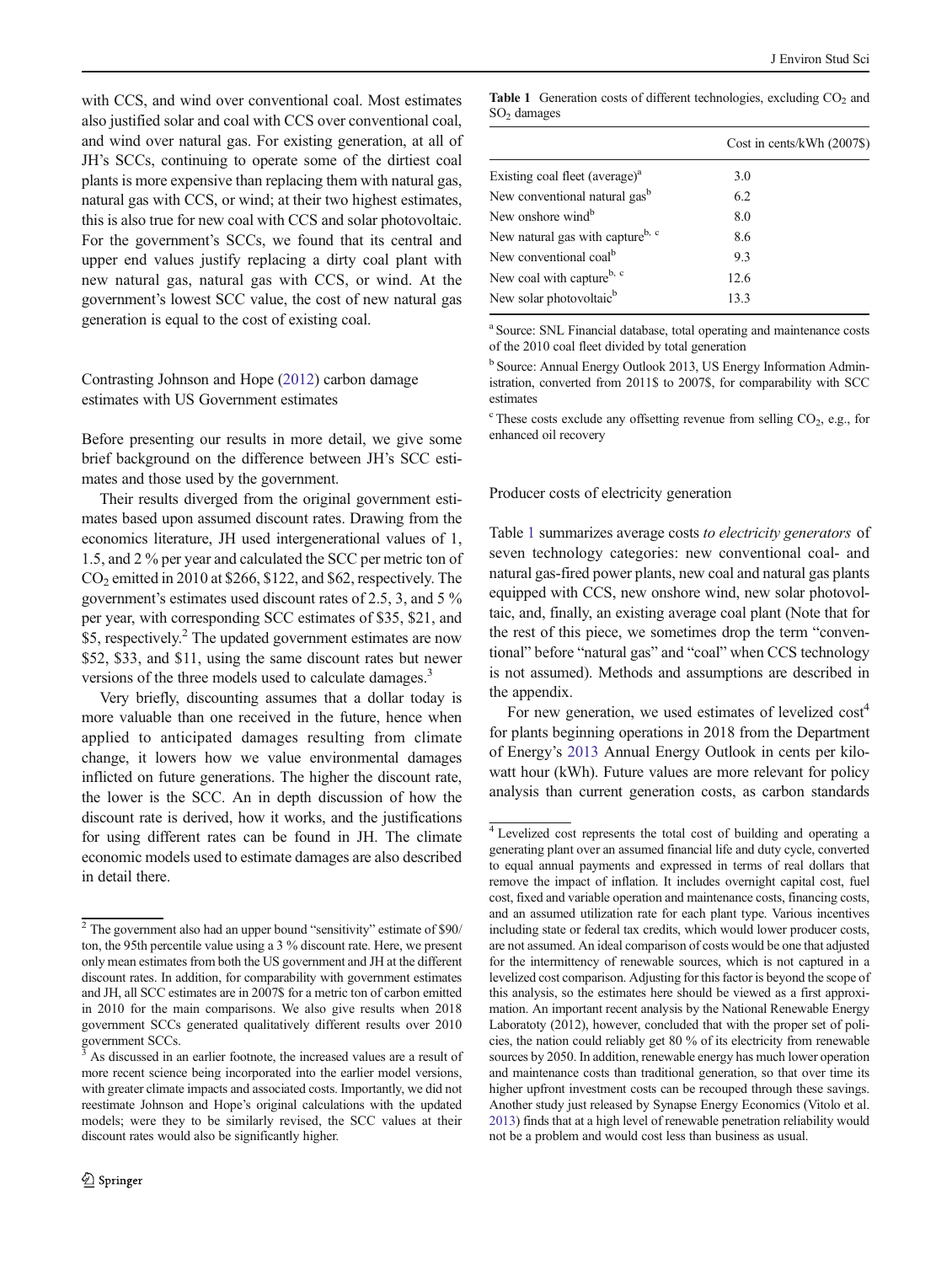| Cost in cents/kWh $(2007\$ )                 | Imputed cost using Johnson/Hope revised SCC estimates <sup>a</sup> Imputed cost using government SCC estimates <sup>a</sup> |                                                                                                                           |            |                                                                                               |                                         |            |
|----------------------------------------------|-----------------------------------------------------------------------------------------------------------------------------|---------------------------------------------------------------------------------------------------------------------------|------------|-----------------------------------------------------------------------------------------------|-----------------------------------------|------------|
|                                              | 1 % discount rate                                                                                                           | $(\$266/ton \text{ of } CO_2)$ $(\$122/ton \text{ of } CO_2)$ $(\$62/ton \text{ of } CO_2)$ $(\$52/ton \text{ of } CO_2)$ |            | 1.5 % discount rate 2 % discount rate 2.5 % discount rate 3 % discount rate 5 % discount rate | $(\$33/ton of CO2)$ $(\$11/ton of CO2)$ |            |
| New coal (total cost) $b$                    | 31.9                                                                                                                        | 20.3                                                                                                                      | 15.5       | 14.7                                                                                          | 13.2                                    | 11.4       |
| (Generation cost)                            | 9.3                                                                                                                         | 9.3                                                                                                                       | 9.3        | 9.3                                                                                           | 9.3                                     | 9.3        |
| $(SO2$ damages) <sup>c</sup>                 | 1.2                                                                                                                         | 1.2                                                                                                                       | 1.2        | 1.2                                                                                           | 1.2                                     | 1.2        |
| $(CO2)$ damages)                             | 21.4                                                                                                                        | 9.8                                                                                                                       | 5.0        | 4.2                                                                                           | 2.7                                     | 0.9        |
| New natural gas (total $cost$ ) <sup>b</sup> | 16.3                                                                                                                        | 10.8                                                                                                                      | 8.6        | 8.2                                                                                           | 7.5                                     | 6.6        |
| (Generation cost)                            | 6.2                                                                                                                         | 6.2                                                                                                                       | 6.2        | 6.2                                                                                           | 6.2                                     | 6.2        |
| $(SO_2 \, \text{damages})^c$                 | negligible                                                                                                                  | negligible                                                                                                                | negligible | negligible                                                                                    | negligible                              | negligible |
| $(CO2)$ damages)                             | 10.1                                                                                                                        | 4.6                                                                                                                       | 2.4        | 2.0                                                                                           | 1.3                                     | 0.4        |
| New coal with capture <sup>b</sup>           | 15.1                                                                                                                        | 13.8                                                                                                                      | 13.2       | 13.1                                                                                          | 13.0                                    | 12.7       |
| New solar photovoltaic                       | 13.3                                                                                                                        | 13.3                                                                                                                      | 13.3       | 13.3                                                                                          | 13.3                                    | 13.3       |
| New natural gas with capture <sup>b</sup>    | 9.8                                                                                                                         | 9.2                                                                                                                       | 8.9        | 8.8                                                                                           | 8.8                                     | 8.7        |
| New onshore wind                             | 8                                                                                                                           | 8                                                                                                                         | 8          | 8                                                                                             | 8                                       | 8          |

Table 2 Building new conventional coal and natural gas versus cleaner sources (2007\$) (revised WG SCCs)

 $^{\text{a}}$  SCC estimates are per metric ton of CO<sub>2</sub> emitted in 2010 for both JH and government values (for comparability between the two); generation costs are for plants constructed in 2018

<sup>b</sup> Inclusive of CO<sub>2</sub> and SO<sub>2</sub> damages. Note that generation from wind and solar photovoltaic have zero emissions of these pollutants

 $c$  In contrast to  $CO_2$ ,  $SO_2$  damages are not noticeably affected by discounting as damages from these pollutants are immediate without subsequent damages occurring over many years. SO<sub>2</sub> emission rates are assumed to be in compliance with new standards (for non-CO<sub>2</sub> pollutants) in effect by 2016

will not come into effect until several years after final rulemakings are promulgated.

To estimate costs for an average existing coal plant, we divided total operation and maintenance expenses of the entire fleet by its total generation. These expenses include only those needed for continued operation (e.g., fuel, labor, and maintenance).5 They exclude future investments some plants would need in order to be in full compliance with the new standards coming into effect in 2016 (for non- $CO<sub>2</sub>$  pollutants). To the extent that these costs are large (for plants without any control technologies they can be significant), we underestimate the cost of continued operation. Offsetting this, we would also overestimate  $SO_2$  pollution damages (see below) associated with these plants once pollution controls are installed.

Real cost of electricity generation (generator costs plus pollution externalities)

When assessing what types of electricity are best for society overall (not just producers), one must add to a generator's cost the damages to society resulting from pollution externalities (i.e., "internalize" these damages into production cost).

In addition to the damages from  $CO<sub>2</sub>$  pollution, we include impacts from the power sector's sulfur dioxide  $(SO<sub>2</sub>)$  emissions which, every year, cause thousands of premature deaths, heart attacks and incidents of respiratory disease (e.g., asthma and bronchitis), millions of lost work and school days, and a variety of damages to ecosystems and property (US EPA [2011a,](#page-6-0) [b\)](#page-6-0).

Table 2 shows costs for newly built generation coming online in 2018 inclusive of  $CO<sub>2</sub>$  and  $SO<sub>2</sub>$  pollution damages, for four cleaner options versus coal and natural gas.<sup>6</sup> Carbon costs are based upon the estimated damages per ton of  $CO<sub>2</sub>$ emitted in 2010 at the different discount rates, $\frac{7}{1}$  translated into cents per kilowatt hour of generation. It should be noted that the government applies different discount rates to  $SO<sub>2</sub>$  damages than to  $CO<sub>2</sub>$  damages<sup>8</sup>; nevertheless,  $SO<sub>2</sub>$  damages are

 $\frac{5}{6}$  A small fraction of costs that cannot be avoided even after a plant ceases operation are included in this measure, such as rental fees that must be paid until a lease expires. However, operation and maintenance cost, and purchases of emission allowances, account for the majority of costs associated with operation (plants that reduce pollution below standards can sell excess emission allowances, lowering their operation costs).

<sup>6</sup> While the market has all but abandoned new coal generation, we include it here for completeness.

 $7$  SCC estimates are per metric ton of CO<sub>2</sub> emitted in 2010 for both JH and government values (for comparability between the two); generation costs are for plants constructed in 2018.

<sup>8</sup> The US Office of Management and Budget (OMB; [2003](#page-6-0)) guidelines specify two standard rates of 3 and 7 %, regularly applied to benefits and costs that occur within the current generation. However, the government used 5 % as its upper value rather than 7 % for climate damages for the reason that they are expected to primarily and directly affect consumption rather than the allocation of capital. A rate of 7 % corresponds to returns on capital investments (see p. 33 of OMB Circular A-4 and JH for further explanation).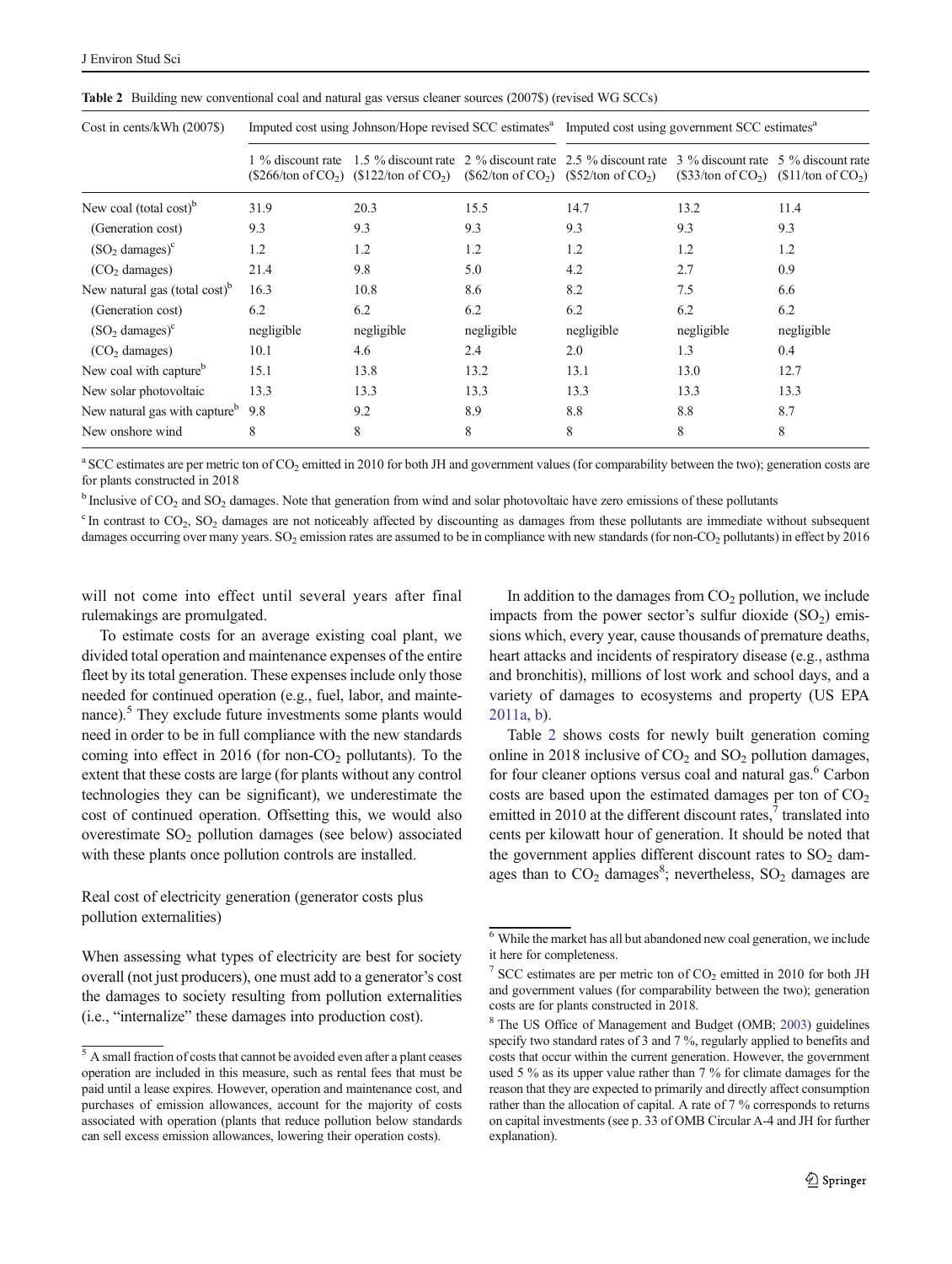| Cost in cents/                            |                   |                                                                                                                           |      | Imputed cost using Johnson/Hope revised SCC estimates <sup>a</sup> Imputed cost using government SCC estimates <sup>a</sup> |                                       |      |
|-------------------------------------------|-------------------|---------------------------------------------------------------------------------------------------------------------------|------|-----------------------------------------------------------------------------------------------------------------------------|---------------------------------------|------|
| kWh (2007\$)                              | 1 % discount rate | $(\$266/ton \text{ of } CO_2)$ $(\$122/ton \text{ of } CO_2)$ $(\$62/ton \text{ of } CO_2)$ $(\$52/ton \text{ of } CO_2)$ |      | 1.5 % discount rate 2 % discount rate 2.5 % discount rate 3 % discount rate 5 % discount rate                               | $(S33/ton of CO2)$ $(S11/ton of CO2)$ |      |
| Existing coal (total cost) <sup>b</sup>   | 34.5              | 18.7                                                                                                                      | 12.2 | 11.1                                                                                                                        | 9.0                                   | 6.6  |
| (Generation $cost$ ) <sup>c</sup>         | 3.0               | 3.0                                                                                                                       | 3.0  | 3.0                                                                                                                         | 3.0                                   | 3.0  |
| $(SO2 \, damages)^d$                      | 2.4               | 2.4                                                                                                                       | 2.4  | 2.4                                                                                                                         | 2.4                                   | 2.4  |
| $(CO_2$ damages) <sup>a</sup>             | 29.1              | 13.3                                                                                                                      | 6.8  | 5.7                                                                                                                         | 3.6                                   | 1.2  |
| New natural gas <sup>b</sup>              | 16.3              | 10.8                                                                                                                      | 8.6  | 8.2                                                                                                                         | 7.5                                   | 6.6  |
| New coal with capture <sup>b</sup>        | 15.1              | 13.8                                                                                                                      | 13.2 | 13.1                                                                                                                        | 13.0                                  | 12.7 |
| New solar photovoltaic                    | 13.3              | 13.3                                                                                                                      | 13.3 | 13.3                                                                                                                        | 13.3                                  | 13.3 |
| New natural gas with capture <sup>b</sup> | 9.8               | 9.2                                                                                                                       | 8.9  | 8.8                                                                                                                         | 8.8                                   | 8.7  |
| New onshore wind                          | 8.0               | 8.0                                                                                                                       | 8.0  | 8.0                                                                                                                         | 8.0                                   | 8.0  |

Table 3 Replacing existing coal with cleaner sources (2007\$) (revised WG SCCs)

 $^{\text{a}}$  SCC estimates are per metric ton of CO<sub>2</sub> emitted in 2010 for both JH and government values (for comparability between the two); generation costs are for plants constructed in 2018

 $b$  Inclusive of SO<sub>2</sub> and CO<sub>2</sub> costs. Note that generation from wind and solar photovoltaic have zero emissions of these pollutants

<sup>c</sup> Source: SNL Financial [\(2010\)](#page-5-0) database, total operating and maintenance costs of the 2010 coal fleet divided by total generation

 $d$  In contrast to  $CO_2$ ,  $SO_2$  damages are not noticeably affected by discounting as damages from these pollutants are immediate without subsequent damages occurring over many years. SO<sub>2</sub> emission rates are assumed to be in compliance with new standards (for non-CO<sub>2</sub> pollutants) in effect by 2016

not noticeably affected by discounting because its impacts are more immediate.

At any of the JH SCCs, new conventional coal is more expensive than the cleaner options once pollution damages are incorporated into costs. With respect to natural gas, this result also holds for wind and at Johnson and Hope's two highest estimates for natural gas with CCS. Specifically, at \$266/ton of  $CO<sub>2</sub>$ , natural gas is 16.3 cents/kWh versus 9.8 cents for natural gas with CCS. At \$122/ton, costs are 10.8 versus 9.2 cents, respectively. At their highest estimate (\$266/ton), new conventional natural gas is also more expensive than coal with CCS and solar (16.3 cents versus 15.1 and 13.3, respectively).

For all of the government SCCs, three of the five cleaner technologies are more efficient than new coal: conventional natural gas, natural gas with CCS, and wind. Coal with CCS is more efficient at the upper end and central SCCs (13.1 versus 14.7 cents and 13 versus 13.2 cents, respectively) and solar at its highest SCC (13.3 versus 14.7 cents). At its central estimate, solar is about equal to coal (13.3 versus 13.2 cents). For new natural gas, wind is comparatively more efficient at the upper end SCC (8 versus 8.2 cents) and only somewhat more expensive at its central value (8 versus 7.5 cents). This latter result is important because natural gas has significant upstream emissions of methane, a much more potent greenhouse gas than CO<sub>2</sub>. After accounting for this pollution, wind could very well be lower cost than natural gas.<sup>9</sup>

Although not presented in the tables of this paper, we also examined whether any additional technologies would be competitive with conventional fossil fuels at the administration's SCC value for emissions in 2018 (linearly interpolated between the 2015 and 2020 estimates, for comparison with the 2018 EIA generation cost estimates. No future SCC schedule was available in JH, so we were not able to do the same with respect to their estimates).

For  $2018$ ,<sup>10</sup> in addition to being cheaper than new coal at the administration's upper bound SCC, solar is also cheaper at the 3 % discount rate (13.3 versus 13.8 cents), making all five cleaner technologies more efficient than new coal at the government's central SCC value. Equally important, new wind is only marginally more expensive than natural gas, 8 versus 7.8 cents.

Relative costs of an average existing coal plant versus new cleaner generation

Table 3 compares five cleaner technologies to existing coal plants' generation. New conventional natural gas is included among these, which has roughly half the CO2 emissions of conventional new coal, and relatively small combustion emissions of other pollutants. $^{11}$ 

 $\frac{9}{9}$  There are estimates of the social cost of methane and upstream emissions; however, internalizing these costs into generation costs was beyond the scope of this analysis.

 $\frac{10}{10}$  The 2018 values equal \$62, \$41, and \$12/ton CO<sub>2</sub> for discount rates of 2.5, 3, and 5 %, respectively.

<sup>&</sup>lt;sup>11</sup> Methane leaks from the natural gas system are uncertain but may be high enough to significantly increase the life cycle costs of gas plants.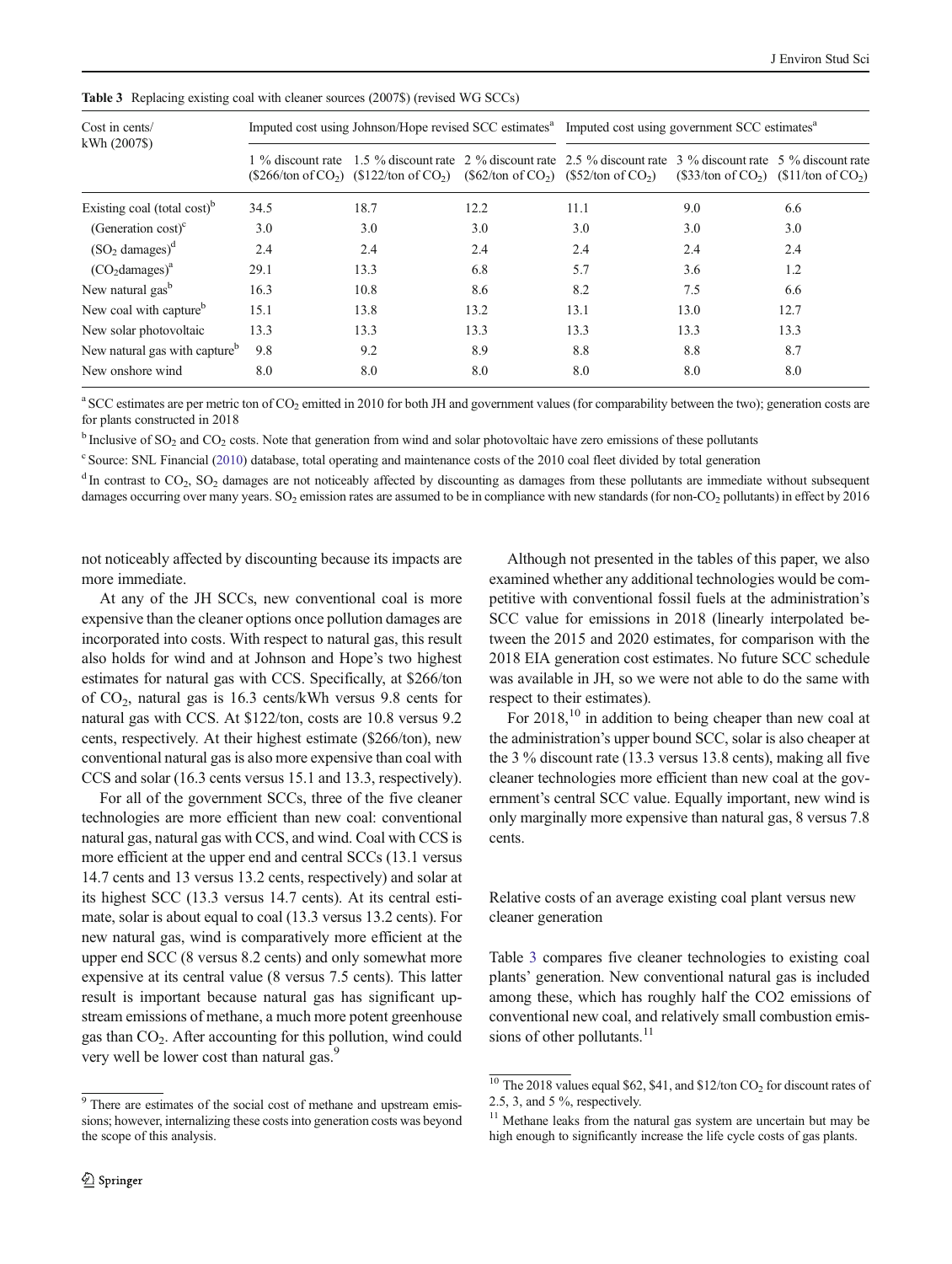At any of JH's climate damage estimates, continuing to operate an average coal plant is more expensive than replacing it with conventional natural gas, natural gas with CCS, or wind. At their two highest estimates, an average coal plant is also more expensive than new coal with CCS or solar. Specifically, at  $$266/t$ on  $CO<sub>2</sub>$ , the average coal plant costs 34.5 cents/kWh (more than ten times its direct generation costs) versus 15.1 and 13.3 cents/kWh, respectively, for new coal with CCS and solar. At  $$122/ton CO<sub>2</sub>$ , the average coal plant costs 18.7 cents/kWh versus 13.8 and 13.3 cents/kWh, respectively.

At the government's SCCs, the average existing coal plant is more expensive than new conventional natural gas at the upper end and central values and equal at the lower bound. Specifically, at \$52/ton CO2, coal costs 11.1 cents/kWh versus 8.2 cents for new conventional natural gas; at \$33/ton of CO2, coal costs 9 cents/kWh versus 7.5 cents for natural gas; and at \$11/ton of CO2, both cost 6.6 cents/kWh. At the upper end and central estimates, natural gas with CCS and wind are also advantageous over average existing coal plants (11.1 versus 8.8 and 8 cents, at \$52/ton of CO2 and 9 versus 8.8 and 8 cents at \$33/ton, respectively).

Relative to CO2 emitted in 2010, we did not find any additional cleaner technologies competitive with fossil fuels using the interpolated 2018 government values, with respect to existing generation.

#### Conservative estimates

Pollution damages at JH's discount rates are underestimated relative to administration values with respect to both the SCC estimates and generation costs.

JH relied upon older versions of the models, while the administration's newly published versions were updated to reflect more recent science. Holding the discount rate constant, JH's SCCs would be much higher with the updated models. JH also did not estimate SCC values for emissions in the future years (the SCC rises over time, reflecting increasing marginal costs of CO2 emissions).

Generation costs are likely to be overestimated for the cleanest technologies, to the extent that innovation is likely to bring down their costs. If one looks at past projections by EIA for developing technologies, one consistently finds cost overestimates. Further, EIA's generation cost estimates exclude upstream externalities associated with fossil fuel extraction, such as methane emissions from natural gas wells and spills from pipeline transmission, and land disturbances from coal mining.

#### Summary and concluding remarks

Using the SCC estimates developed in Johnson and Hope [\(2012](#page-5-0)), who reestimated the government's SCCs with lower discount rates, we compare the real societal cost of electricity generation across seven technology categories (conventional coal and natural gas, coal and natural gas with carbon capture and storage, onshore wind, solar photovoltaic, and existing coal generation) at both their SCCs and the government values derived from higher discount rates (using estimates for  $CO<sub>2</sub>$ emitted in 2010 for most comparisons, unless otherwise noted).

For new generation, we find JH's SCCs justify all of the cleaner technologies over new coal, at each discount rate examined. For the government SCCs, this is also true for natural gas, natural gas with CCS, and wind. In addition, both solar and coal with CCS are more efficient than conventional coal at the administration's lower discount rate and coal with CCS at its central rate. Solar is about equal to coal at the central discount rate for 2010 emissions but more efficient in 2018. Compared to natural gas, for JH's SCCs all of the cleaner sources are more efficient at one or more SCC value, while wind is justified at the government's lower bound discount rate. Further, after accounting for upstream methane emissions, wind is likely to be justified over natural gas at the government's central discount rate and possibly its highest.

For existing coal generation, all discount rates except the highest government value make replacing the average coal plant with new natural gas, natural gas with CCS, or wind more efficient than continuing to operate it. In addition, conventional natural gas costs the same as existing coal at the government's highest discount rate. Building new coal with CCS or solar is more efficient than continuing to operate a typical coal plant at JH's two lowest discount rates.

The conclusions presented here hinge to a large degree on the extent to which damages to future generations are valued similarly to people alive today and the near future. Because JH discount future damages to a much smaller degree than the government, the cleanest forms of generation are less costly to society than traditional fossil fuel based generation when using their SCCs. However, several cleaner technologies are also more efficient at the government's SCCs, just to a lesser degree.

Our estimates have important policy implications. For new electricity generation, they justify a much stronger standard than proposed last year by the Environmental Protection Agency, which was based upon natural gas emission rates. For existing source standards, which the EPA is also required to issue, they justify replacing a significant portion of the current coal fleet with new cleaner generation.

## Methodology

SO2 damages/ton from new electricity generation were taken from a recent regulatory impact analysis by the Environmental Protection Agency for the Transport Rule  $(2011a)$ . SO<sub>2</sub> costs for existing generation were estimated using the analysis in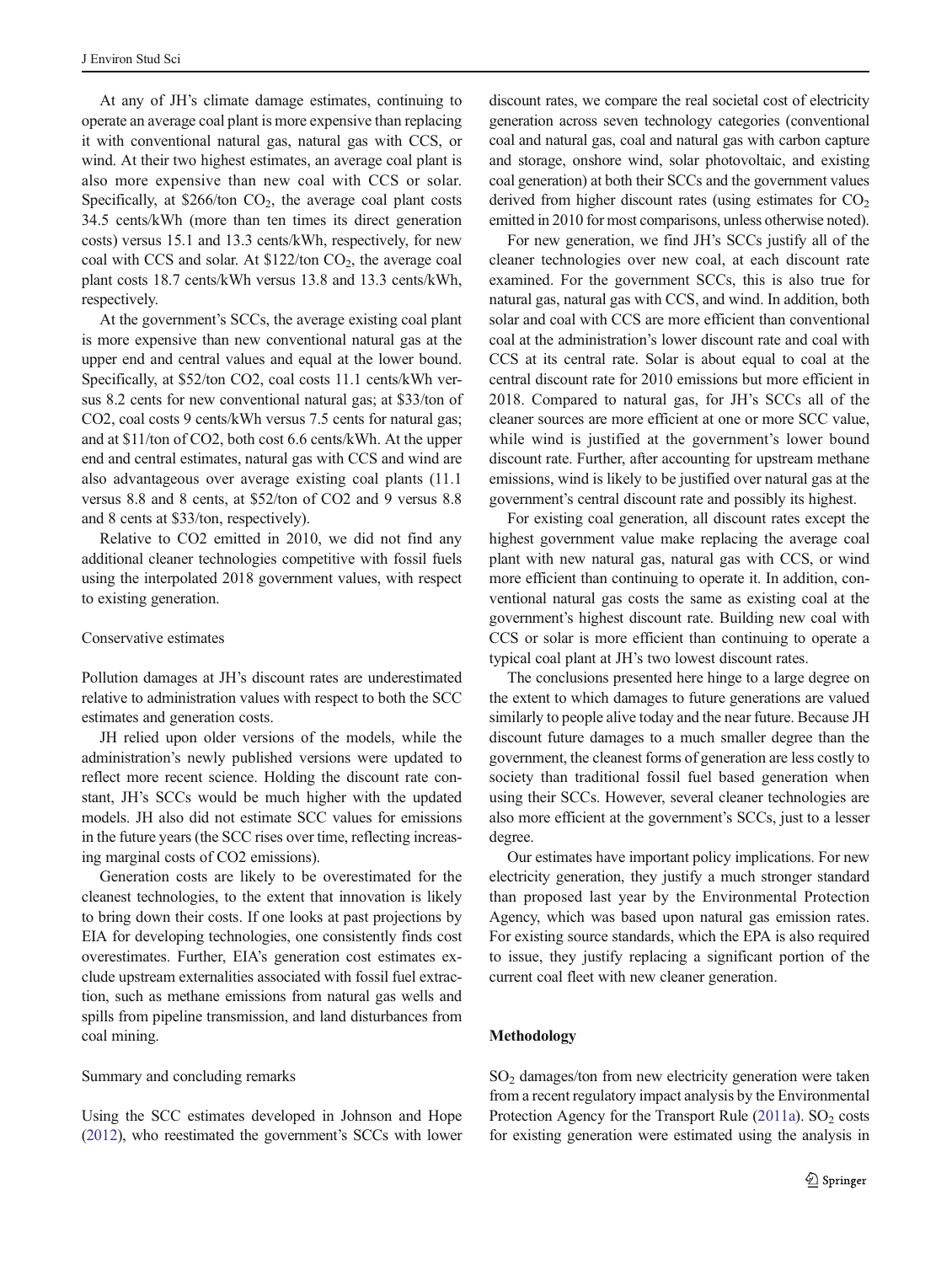<span id="page-5-0"></span>Lashof et al. (2012). The model used in that analysis was developed by Abt Associates, which employs the same framework as that used by EPA as approved by both the EPA's Science Advisory Board and the National Academy of Sciences.  $SO<sub>2</sub>$  damages for both analyses assumed emissions occurred in the eastern portion of the USA (territory east of the Rocky Mountains), where most coal-fired electricity in the USA is generated. Damages are derived using an average from two widely-used estimates of the relationship between fine particle concentrations and health impacts, for emission levels that are assumed to be in compliance with new standards (for non- $CO<sub>2</sub>$  pollutants) in 2016.

We do not include EPA's estimates of damages from nitrogen oxide (NOx), as we could not isolate NOx emissions attributable only to coal combustion, though these damages are far smaller than damages from  $SO_2$ . In addition, a very large number of health and ecological damages are excluded from  $SO_2$  and NOx emission damage estimates (see Table 5–1) for a list of excluded human health effects and Table 6–12 for ecological effects, in EPA's benefit cost analysis of the Clean Air Act ([2011b\)](#page-6-0)). They also exclude other externalities associated with power plants, such as methane emissions from natural gas wells and land disturbance from coal mining.

Pollution damages were incorporated into new fossil fuel electricity generation costs as follows: \$damages/kWh = (total annual tons of emissions  $\times$  \$damage/ton)/total number of annual kilowatt hours), for a model 600 net megawatt (MW) power plant operating at an 85 % capacity factor. For example, a model coal plant emits 3.6 million tons of CO2 per year and generates 4.467 million kWhs of electricity (1.7 million tons of  $CO<sub>2</sub>$  for a comparable natural gas plant). A carbon damage estimate of \$33 per ton of  $CO<sub>2</sub>$  thus generates 2.7 cents/kWh in pollution costs for a new coal plant, while damages of  $$52/t$ on of  $CO<sub>2</sub>$ generates 4.2 cents/kWh in damages. For CO2 emissions from conventional coal, coal with CCS, and natural gas, we used model plants provided in EPA's regulatory impact analysis for proposed new carbon standards [\(2012](#page-6-0)). For natural gas with CCS, we used emission estimates based upon net generation of a model plant estimated by the Department of Energy (2007). The same formula was used for renewables; however, the assumed capacity factors differ across these technologies as defined by the Energy Information Administration (EIA).

For our existing coal generation cost, we divided total operation and maintenance expenses of the entire 2010 fleet by total generation, using plant-specific data from SNL Financial. These expenses include only those needed for continued operation (e.g., fuel, labor, and maintenance). While it may cost less to continue running some of the cheapest coal plants than to replace them with cleaner generation, we were constrained to looking at the average costs of operating the entire coal fleet because we did not attempt to predict future emission rates and operating costs at the individual plant level. For example, we did not assess the costs of replacing only the most expensive coal plants because we did not calculate their  $SO<sub>2</sub>$  damages individually. As described in the main text, our estimate excludes future investments plants would be required to make in order to be in full compliance with the new standards (for non- $CO<sub>2</sub>$  pollutants). To the extent that these costs are large (for plants without any control technologies they can be significant), we underestimate the cost of continued operation. A small fraction of costs that cannot be avoided even after a plant ceases operation are included in our measure, such as rental fees that must be paid until a lease expires. However, operation and maintenance costs, and purchases of emission allowances, account for the majority of costs associated with operation (plants that reduce pollution below standards can sell excess emission allowances, lowering their operation costs).

Finally, we note that to the extent that EIA overestimates wind and solar costs, as it has in the past, costs for these technologies are overestimated. They are also likely to be overestimated because EIA assumes that all new generation would require new transmission rather than use of current lines. In the opposite direction, grid interconnection requirements and the intermittency of renewable sources that can raise costs are not captured. As noted in an earlier footnote, adjusting for these factors is beyond the scope of this analysis. An important recent analysis by the Hand et al. (2012), however, concluded that with a proper set of policies the nation could reliably get 80 % of its electricity from renewable sources by 2050. In addition, renewable energy has much lower operation and maintenance costs than traditional generation, so that over time its higher upfront investment costs can be recouped through these savings. Another study released by Synapse Energy Economics in April 2013 (Vitolo et al.) finds that at a high level of renewable penetration reliability would not be a problem and would cost less than business as usual.

## References

- Hand MM, Baldwin S, DeMeo E, Reilly JM, Mai T, Arent D, Porro G, Meshek M, Sandor D (eds) (2012) Renewable Electricity Futures Study. National Renewable Energy Laboratory, Golden, CO, http:// www.nrel.gov/analysis/re\_futures/
- Johnson LT, Hope C (2012) The social cost of carbon in U.S. regulatory impact analyses: An introduction and critique. J Environ Stud Sci 2(3). <http://www.springerlink.com/content/863287021p06m441/>
- Lashof DA, Yeh S, Doniger D, Carter S, Johnson L (2012) Closing the Power Plant Carbon Pollution Loophole: Smart Ways the Clean Air Act Can Clean Up America's Biggest Climate Polluters. Natural Resources Defense Council. [http://www.nrdc.org/air/pollution](http://www.nrdc.org/air/pollution-standards/files/pollution-standards-report.pdf)[standards/files/pollution-standards-report.pdf](http://www.nrdc.org/air/pollution-standards/files/pollution-standards-report.pdf)
- SNL Financial LC. 2010 Power Plant Unit database. [http://www.snl.com/](http://www.snl.com/Sectors/Energy/Default.aspx) [Sectors/Energy/Default.aspx](http://www.snl.com/Sectors/Energy/Default.aspx)
- US Department of Energy (2007) Cost and Performance Baseline for Fossil Energy Plants, Vol. 1, DOE/NETL-2007/1281. B\_NG\_05150[7http://](http://www.netl.doe.gov/KMD/cds/disk50/NGCC%20Technology_051507.pdf)